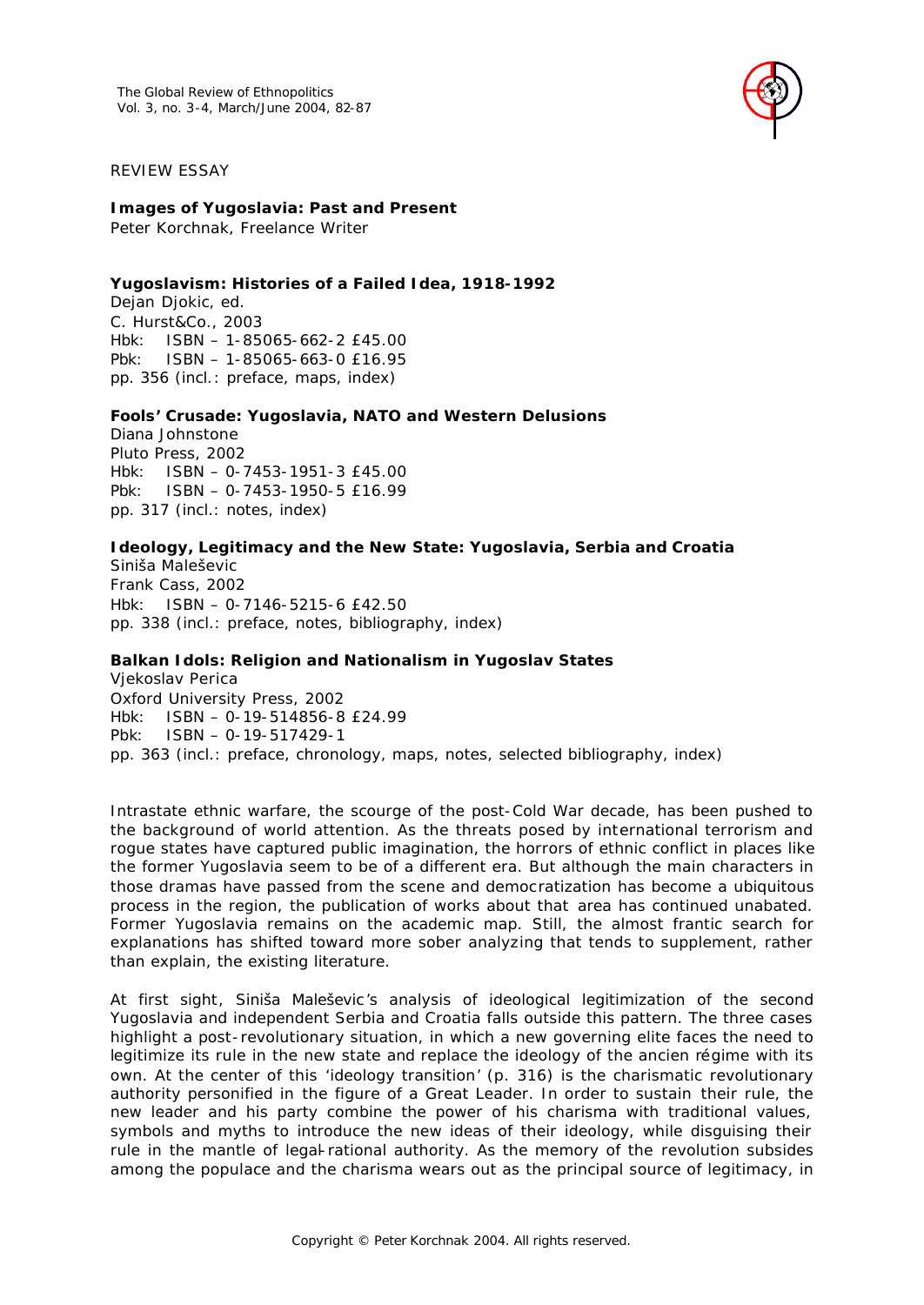order to entrench its rule the new power elite promotes its ideology to dominance by emphasizing the aspects of that ideology that are most appealing to the masses. The shift from charismatic to value-rational authority, whereby the elite's values expressed in the new dominant ideology are perceived by the masses as congruent, if not identical, with their own, is termed here as the ideologization of charisma.

Maleševic assumes the universality of ideology; ideology as 'any politically motivated or action-oriented set of ideas and practices related to the conceptual organization of society' (p. 48) is present in every state as an essential discursive reality that provides the power elite with a fundamental source of legitimacy. Maleševic distinguishes between two levels of ideology. Normative or official ideology, the content of which he analyzes from the ruling party manifestos, defines the fundamental principles that determine the society's final developmental goals. It operates with a universalist, abstract language of reason and its content circulates mainly within the elite as a self-affirmation of its legitimacy. By contrast, as an 'institutionalized mechanism of "narrative control"' (p. 75), operative ideology's simpler, more particularistic terms are more familiar to the masses and appeal to their collective sentiments, emotions and interests. Disseminated through the mass media and education system, operative ideology uses traditional terminology and symbolism to deliver the message of the normative ideology. When Maleševic finds that normative ideology is, on the normative level, ultimately translated into a form of nationalism, he affirms the universality of nationalism as the principal legitimizing ideology of modern states.

In investigating the ideologization of charisma, Maleševic focuses on the form and content of ideology. He persuasively shows the nature of its two levels and the relationship between their contents. However, with the next step, the functioning of ideology as a source of elite legitimacy, his analysis flounders. The concept of legitimacy links elite rule to the popular recognition of that rule as legitimate. Yet there is little evidence in the text for the popular acceptance of the dominant ideology as an underpinning of elite rule. Instead, after Maleševic admits the methodological difficulty of verifying this acceptance and consequently disclaims to analyze ideology's legitimizing function, he takes that acceptance for granted. The ideological brainwashing, electoral manipulation and the policies of repression and intimidation, often used in the name of the state's survival against external threats, are on the whole overlooked. At the same time, he presupposes a certain irrational predisposition of the nations in question, based on their traditional social hierarchies, to accepting strong leaders at their helm. Overall, the assumption seems to be simply that since an ideology became dominant, it was also accepted. Although Maleševic 's unwillingness to establish the acceptance of elite ideology among the masses takes him only halfway toward explaining ideological legitimization of new states, his excellent content-based analysis of the multiple layers of dominant ideologies is a theory-oriented step in the right direction.

In Maleševic 's framework, the Yugoslavism of the second Yugoslavia is an example of operative ideology. While he analyzes its content in the initial stage of the second Yugoslavia 's existence, Dejan Djokic 's edited volume traces the evolution of the concept throughout its entire history. Therefore, rather than being an ideology legitimizing a ruling elite's ascent to power at any point in time, the meaning of the term is diluted into a 'fluid concept, understood differently at different times by different Yugoslav nations, leaders and social groups.' (p. 4) This seems to be a natural conclusion for a historiographic work such as this one. Yet to trace the fate of Yugoslavism, both an integrationist ideology meant to override exclusive nationalisms and an overarching ethnic identity meant to efface the existing ethnic ones, as it became co-opted and assimilated by them only to be finally scraped as a viable model for national coexistence, is to parallel the development of the state it engendered.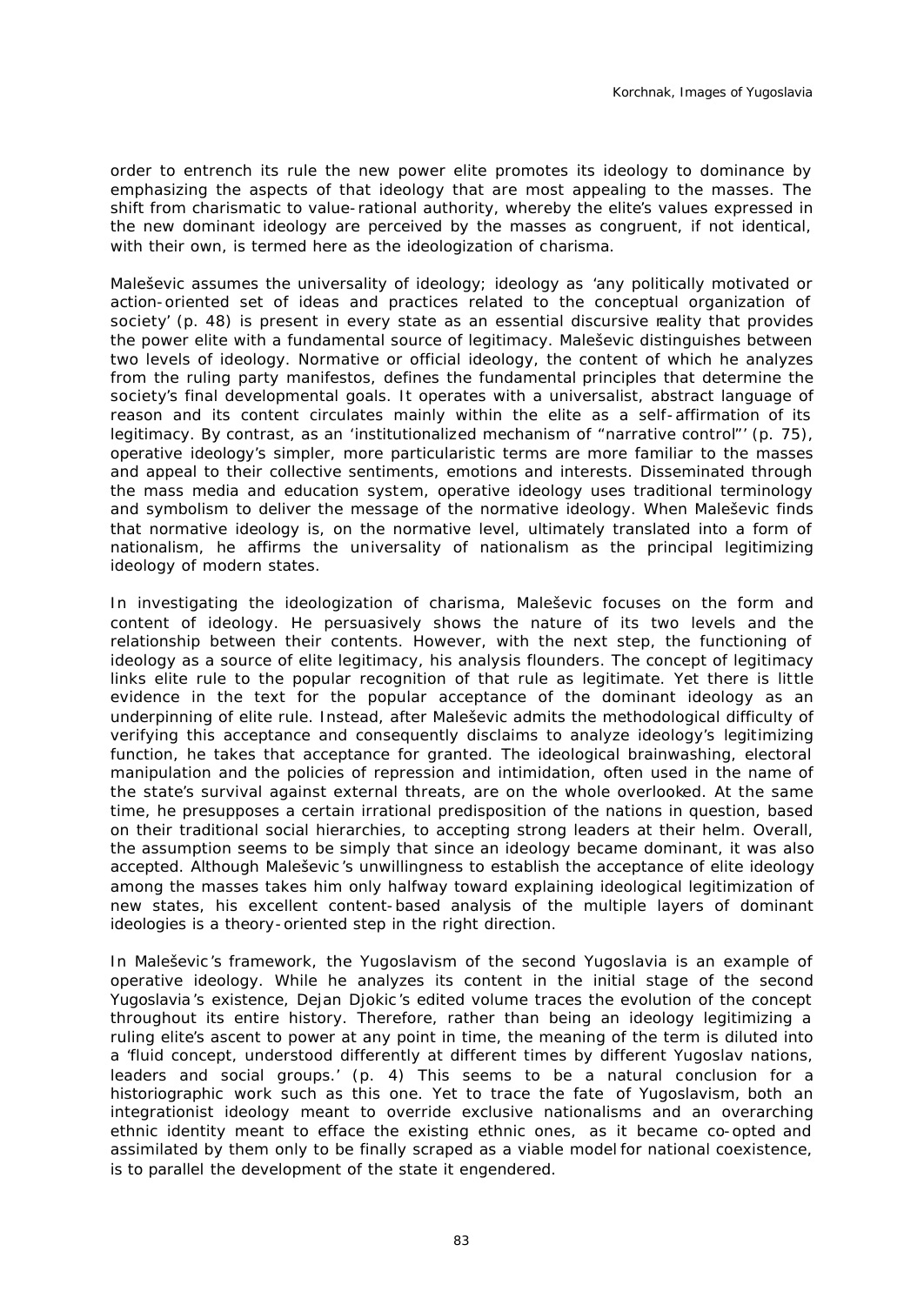

The book's twenty-one chapters are grouped into five parts. The first part on context deals with the Yugoslav idea from its birth among Croatian intellectuals in 1830s to the end of the First World War. Rusinow's is the only chapter dealing with Yugoslavism before Yugoslavia came into existence. The detailed discussion of how Yugoslavism became interwoven with the main national ideologies to give birth to their common state provides a background to the subsequent chapters. The preoccupation of the other two chapters with the First World War provides for overlap in their content. Part Two tackles the ethnic nationalisms present in the former Yugoslav territory, illuminating the relationship of the national ideologies to the common state. While providing useful summaries of the constituent nations' shifting attachments to the common state, the texts in this part miss the opportunity, outlined in the opening chapter, to contrast Yugoslavism with particularistic ethnic nationalisms. Yugoslavism as a counterpart of particularistic nationalisms is dealt with only marginally. In the next part, on leaders and institutions, Dejan Djokic ties into the first part by discussing Yugoslavism among South Slav elites in the interwar period. Dejan Jovic 's lucid account of the struggle between Tito's and Kardelj's concepts of Yugoslavism shows how the anti-statism of the latter contributed to undermining of the Yugoslav idea and the rise of ethnic nationalism in the country's republics. The chapter succeeds mainly in connecting the history of Yugoslavism to that of Yugoslavia, as it comes closest to offering an explanation of Yugoslavia 's failure on the basis of its ideological foundation. Mile Bjelajac's chapter on the role of Yugoslavism in the military then comes as a useful, if not too brief, overview, while the remaining chapters on economy and religion touch upon the book's central concept only tangentially.

Part Four reflects the emergence of Yugoslavism from the intellectual sphere by discussing its fate among the intellectuals. The focus on the first and last periods of Yugoslavia 's existence, present throughout the book, stands out here as well. In her investigation of the relationship of South Slav intellectuals to Yugoslavism as the idea behind the creation of Yugoslavia, Ljubinka Trgovcevic highlights the Christian element inherent in the ideology; Andrew Wachtel parallels the fate of synthetic Yugoslavism with the careers of Ivan Meštrovic and Ivo Andric; and Aleksandar Pavkovic discusses three versions of Yugoslavism that circulated among Serbian intellectuals after Tito's death. The final part purports to present the alternatives to Yugoslavism. Desimir Tošic 's and Branko Horvat's chapter consist largely of translated manifestos, respectively, of the Democratic Alternative and the Association for Yugoslav Democratic Initiative. Similarly, Ramadan Marmullaku's personal essay on the Kosovo question and Aleksa Djilas's Yugonostalgic afterword provide for an interesting read but contribute little to the objective of the final part. The reader is thus left wondering whether there existed any alternatives to Yugoslavism apart from the ethnic nationalisms that defeated it.

The academic treatment of Yugoslavism has been, considering its centrality to the state legitimacy, surprisingly unsystematic and scattered. The book brings the loose ends together in a welcome synthesis, recording the historical transformation of Yugoslavism from a primarily ethnic concept to an ideological one, the shifts in its dominant interpretation as well as its comp etition with the national projects. These continual pressures facilitated Yugoslavism's failure to establish itself as an inclusive, civic ideology capable of defeating the exclusive ethnic nationalisms. The concept's structural flaws, its utilitarian artificiality, vagueness and ever-shifting meaning may therefore be in part responsible for the volume 's lack of focus on Yugoslavism as a distinct analytical category. The chapters summarizing various aspects of Yugoslavia's history treat Yugoslavism only as an afterthought. Finally, reminiscent of Maleševic 's analysis, Yugoslavism is presented as an elite matter. References to popular identification with Yugoslavism, or lack thereof, appear solely in a few footnotes as select census data. While the creation and modification of ideology is always an elite domain, the omission of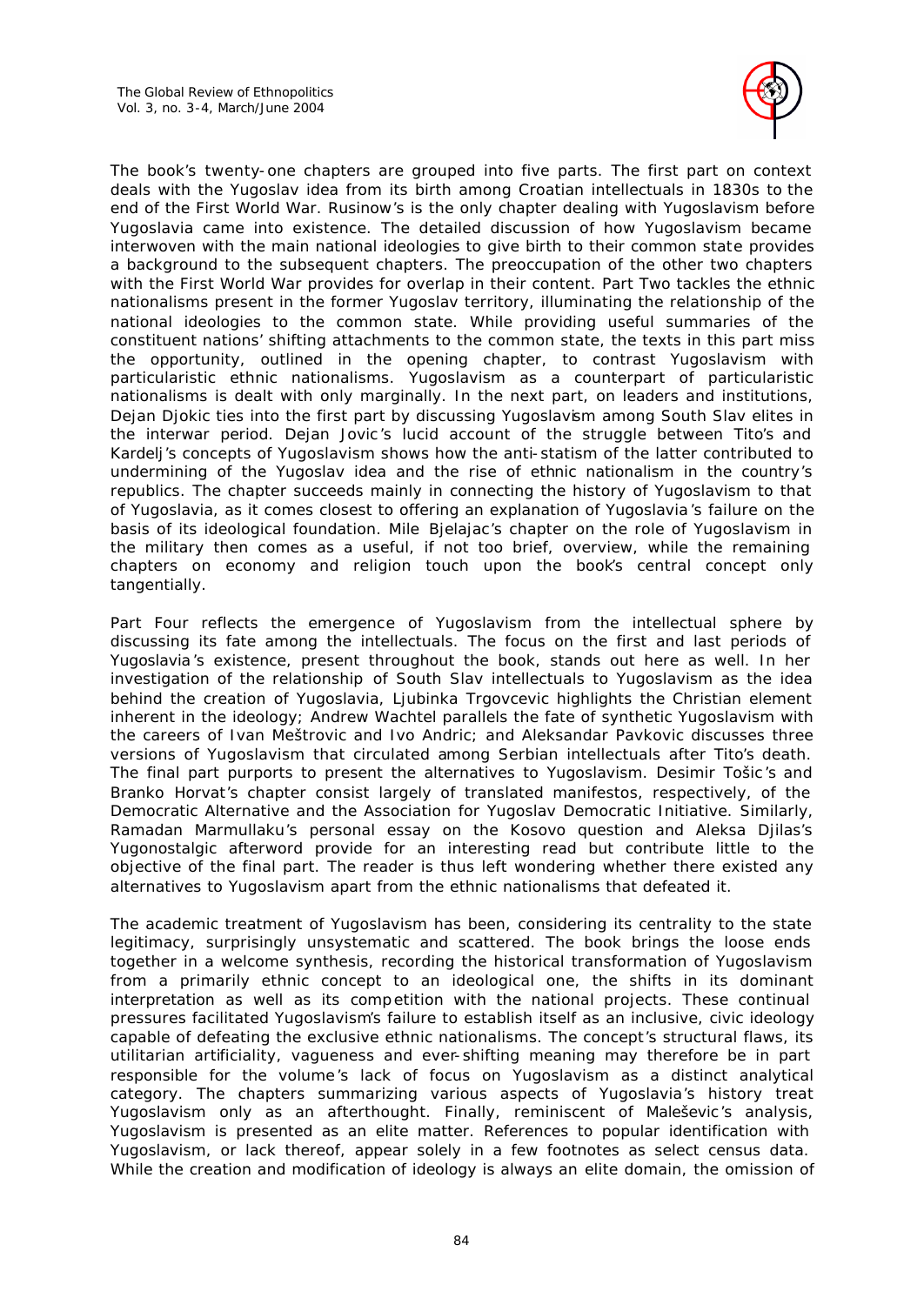the mass element from the discussion of Yugoslavism suggests the principal reason for that ideology's ultimate downfall.

By contrast, in Vjekoslav Perica's *Balkan Ghosts*, Yugoslavism is revealed as the 'Yugoslav civil religion of brotherhood and unity' (p. 89). In a single chapter devoted to this issue, Perica demonstrates the manifestations of the Yugoslav regime 's legitimacy more plausibly than Maleševic 's and Djokic 's volumes combined. Similar to Maleševic 's analysis of operative ideologies, Perica puts an emphasis on the affective element of nationalism. However, in this 'first political history of religion' in Yugoslavia (p. ix), nationalism and religion appear as two sides of the same coin. Such a 'civil religion' reflects the similarity between and fusion of religious and secular national symbols, rituals and myths in a 'public patriotic worship' (p. 5) of the nation. This merging of national and religious identity defines the objective of Perica's monograph: rather than attempting to explain the dissolution of Yugoslavia by factors related to religion, the aim is to trace the influence of religious institutions on nation-formation and political legitimacy in Yugoslavia.

In a chronological account of the principal developments in Yugoslavia's churches, Perica documents their contribution to the construction of their respective ethnic nations and, consequently, to the destruction of interethnic harmony. In Perica's perspective, the congruence of ethnic, national and religious affiliations among Yugoslavia's constituent nations was the main factor of the country's instability. While this is not to suggest the existence of civilizational fault lines running across former Yugoslavia, religion is a crucial obstacle to successful state-building in multiethnic and multiconfessional states. More than instruments of political propaganda, the individual churches emerge as interest groups with their own agendas and objectives. Their aim is to attain state-wide 'religious monopoly' (p. 213), that is to become established as national churches in ethnically based national states. The religious hierarchy and the secular government legitimize each other, and their joint rule is claimed to ensure the survival of the ethnic nation. Reflecting the initial premise of his work, Perica's term for this phenomenon, ethnoclericalism, thus becomes an ideology that integrates both secular political and ecclesiastical elements. And while ethnoclericalism was strongest in the autocephalous Serbian Orthodox Church, it became a central, reactive feature of Croatian Catholicism and Bosnian Islam as well.

Through continual reinterpretation of history, the representatives of the church hierarchies ethnicized the religious and public discourse. Perica uses extensive evidence to trace the instruments of ecclesiastical mythmaking. Sermons, speeches, publications as well as the symbolism of shrines, saints, celebrations and rituals aimed to mold national identities by replacing history with mythical narratives. Perica convincingly details how the churches' manipulation of popular and official discourse in the exclusive ethnic direction took place throughout the entire history of Yugoslavia, and how, following their power objectives, the representatives of Yugoslavia 's ethnic churches worked to undermine the legitimacy of the common state.

Subsequently, it was only when Yugoslavia ceased to exist that the churches emerged as the central elements of state legitimacy. In this respect, Perica's monograph serves as a complement to Maleševic 's analysis. The operative ideology in Maleševic 's Serbia and Croatia contained the affective elements adopted from the popular culture in order to attain the elite's legitimacy. Hence, the political establishment borrowed the traditional religious themes, and the religious institutions were only one of the instruments of disseminating the dominant ideology. By contrast, Perica suggests a much stronger influence of the churches on the new regimes. Church and state are intertwined to such a degree that they are almost indistinguishable: the state, the church and the nation cannot exist as separate entities. However, while the congruence of ethnic, national and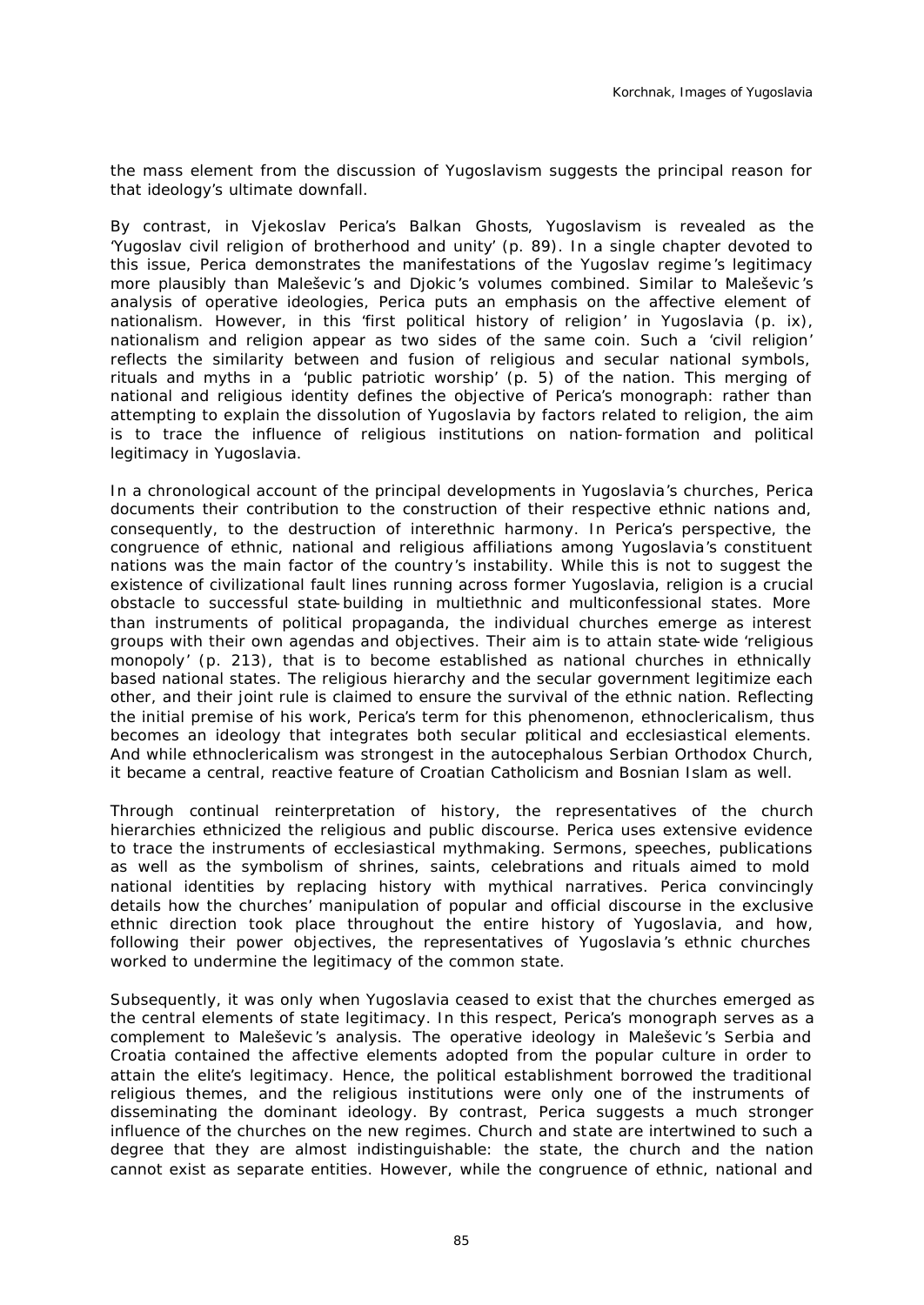

religious identity is a crucial element of post-Yugoslav nationalisms, ethnoclericalism sprang from the ethnic religious institutions pursuing their vested interests and did not become the dominant ideology. Governing political elites everywhere are always on guard against other actors impinging on their territory. Even if religion plays a major role in many types of contemporary nationalism, the establishment of legitimacy of modern states remains the domain of their governments.

Perica intermittently touches upon the role of external actors in the developments he follows. But while religious peacemaking contributed little to the international efforts to mitigate the Yugoslav conflicts of the 1990s, Diana Johnstone asserts that the international community's intervention was not only toothless in alleviating them but that it was their principal cause. International intervention in Yugoslavia was used by the United States in its pursuit of globalization as 'world economic domination by military means' (p. 268). Each chapter covers a broad issue, the discussion of which aims to support the main claims: responsibility for the Yugoslav wars, criminal justice, forms of nationalism in Yugoslavia, the role of Germany, the Kosovo case, and finally a chapter on the position of Yugoslav events in the global context. This technique makes Johnstone's a more dynamic and focused analysis than many chronological accounts. In each chapter, event by event, case by case, Johnstone sets out to debunk the collective fiction about the wars that was reinforced by the media and politicians to justify and promote the American hegemonic actions. Since her objective is to put the story in perspective by countering and remedying Western propaganda through an unorthodox interpretation of the events, her argumentation allows her to deconstruct each and every episode with supple background information.

Not surprisingly, however, it is Johnstone's method of selecting evidence that discredits her efforts to reveal the truth. Despite the undisputed merits of challenging the dominant discourse, Johnstone only uses sources, including Western ones, that fit her argument, presenting them as reality, while everything else is propaganda. And although Johnstone admits to the selectivity, reasoning that it is needed to balance the prevalent anti-Serb bias of Western media reports, she squanders the chance for presenting provocative and stimulating arguments with the resultant anti-Western and pro-Serb bias. The *j'accuse* tone Johnstone uses to reinterpret the previous decade in the former Yugoslavia results in the book reading like a well-researched ramble. Johnstone's fight against the twisting of reality by the Western media becomes the same twisting, only in the opposite direction. Thus, her criticism of the 'limitless demonization of Miloševic' (p. 42) turns into demonization of the West to the same degree.

With a paranoid, conspiratorial outlook presented in a pervasively conflictual tone, Johnstone easily identifies the culprits for all the evils that befell former Yugoslavia: the international community; the EU (and Germany in particular since its policies in the 1990s, it is alleged, were a continuation of imperial and Nazi Germany's); the media; politicians and their powerful aides; international and nongovernmental organizations (particularly those sponsored by Germany); diaspora lobbies and émigré circles (Israeli, Albanian, Croatian, Herzegovinan, Bosnian Muslim); public relations companies; ICTY; the Vatican; and even the Habsburgs (the probable future rulers of Croatia). They jointly comprise the 'Western imperial condominium' (p. 122) that served the global hegemonic interests of the United States. In the world, where battle lines are clearly drawn between the domineering West with its Yugoslav proteges, Croatians (Tudjman) and Bosnian Muslims (Izetbegovic), and the victimized Serbs, there is no need to provide convincing arguments.

The issue of international intervention remains a highly controversial one. Johnstone's book could have contributed a constructive voice from one of its opponents were its focus